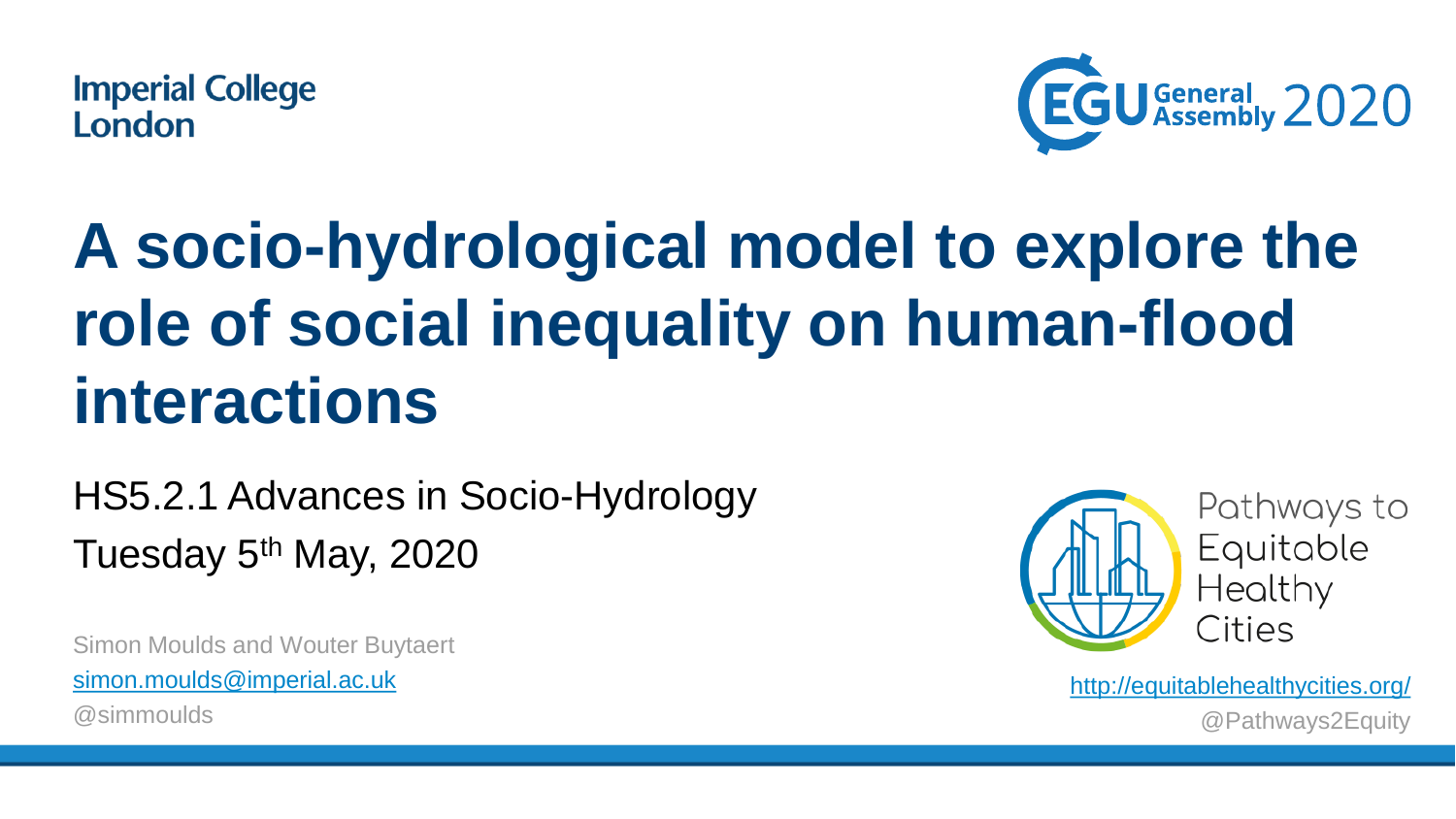### **Inequality and urban flood risk**

- Cities are heterogeneous, and do not interact with natural hazards uniformly
- The urban poor are disproportionately affected by climate variability and shocks
- Hence, if socio-hydrology is to contribute to the SDGs (Di Baldassarre *et al*., 2019), it must consider the effect of inequality on human-water interactions
- From a modelling perspective, this will involve encoding societal heterogeneities in our conceptual models
- Here, we adapt the well known flood model of Di Baldassarre *et al*. (2013) and Viglione *et al*. (2014) to consider a stratified society consisting of planned and unplanned settlements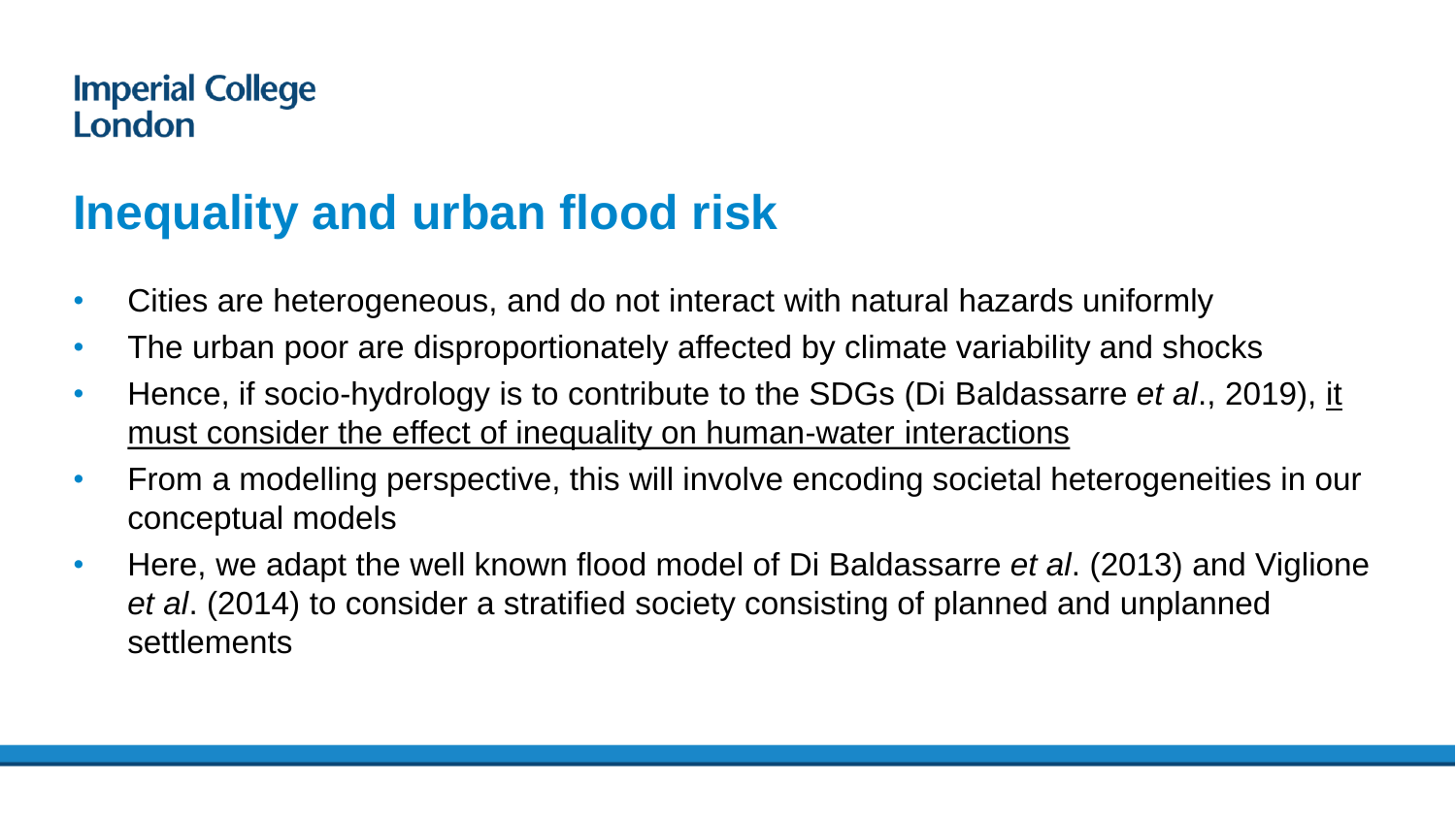

Inequality also manifests as a lack of empowerment. To account for this, we introduce a parameter,  $H_{\text{max}}$ , to limit the height of flood protection in the unplanned settlement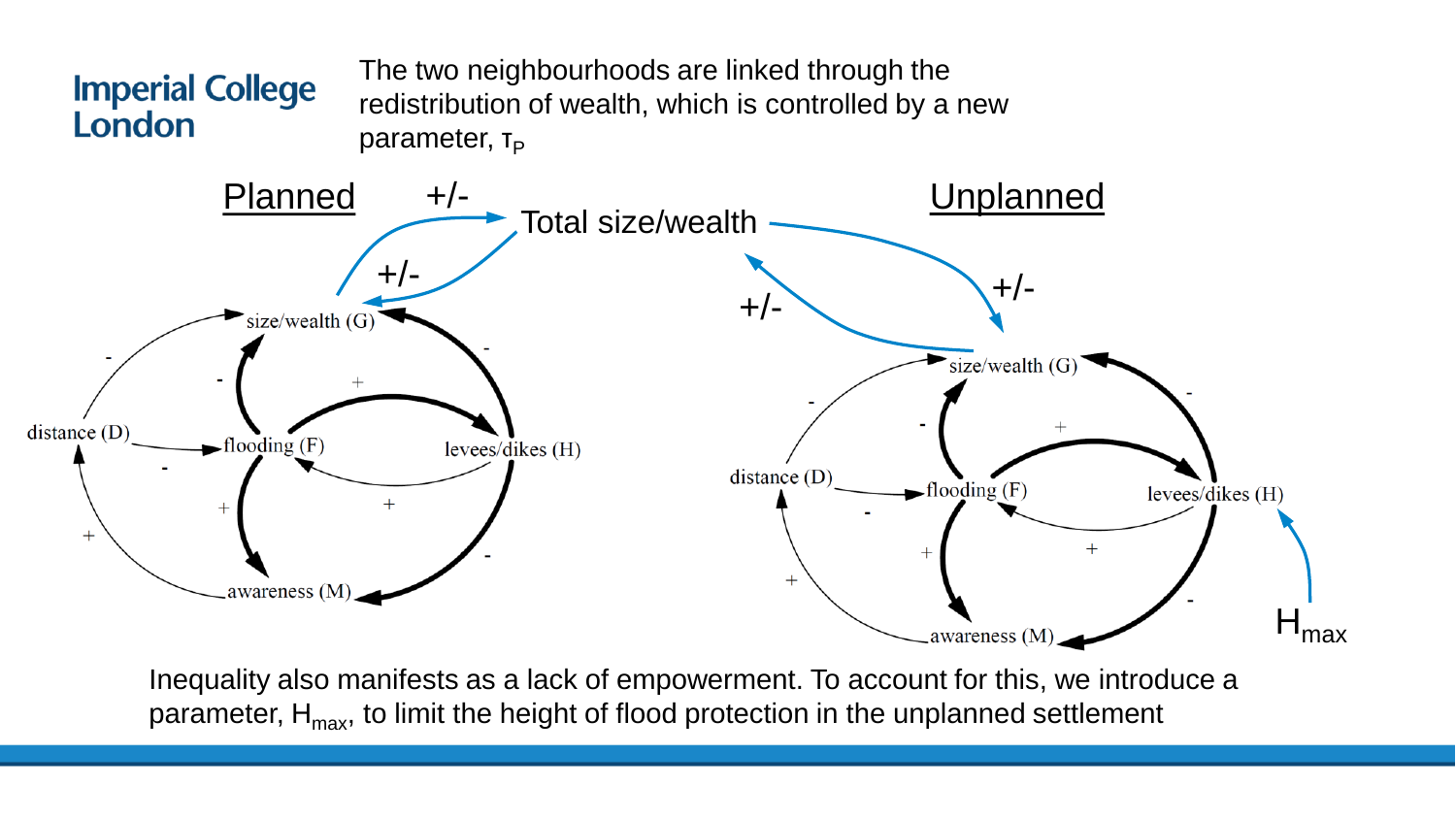We use three parameters to represent inequality:

|                           | <b>Description</b>                                       | <b>Domain</b>    |          | <b>Planned Unplanned</b> |
|---------------------------|----------------------------------------------------------|------------------|----------|--------------------------|
| $\mathsf{T}_{\mathsf{D}}$ | Proportion of wealth differential which is redistributed | <b>Politics</b>  |          | $0 - 1$                  |
| $H_{\sf max}$             | Maximum height of flood protection                       | <b>Politics</b>  | $\infty$ | $\Omega - \infty$        |
| $\alpha_{\text{L}}$       | Slope of floodplain/resilience of human settlement       | <b>Hydrology</b> | 10       | $0 - 10^{-7}$            |

All other parameter values as per Viglione *et al*. (2014)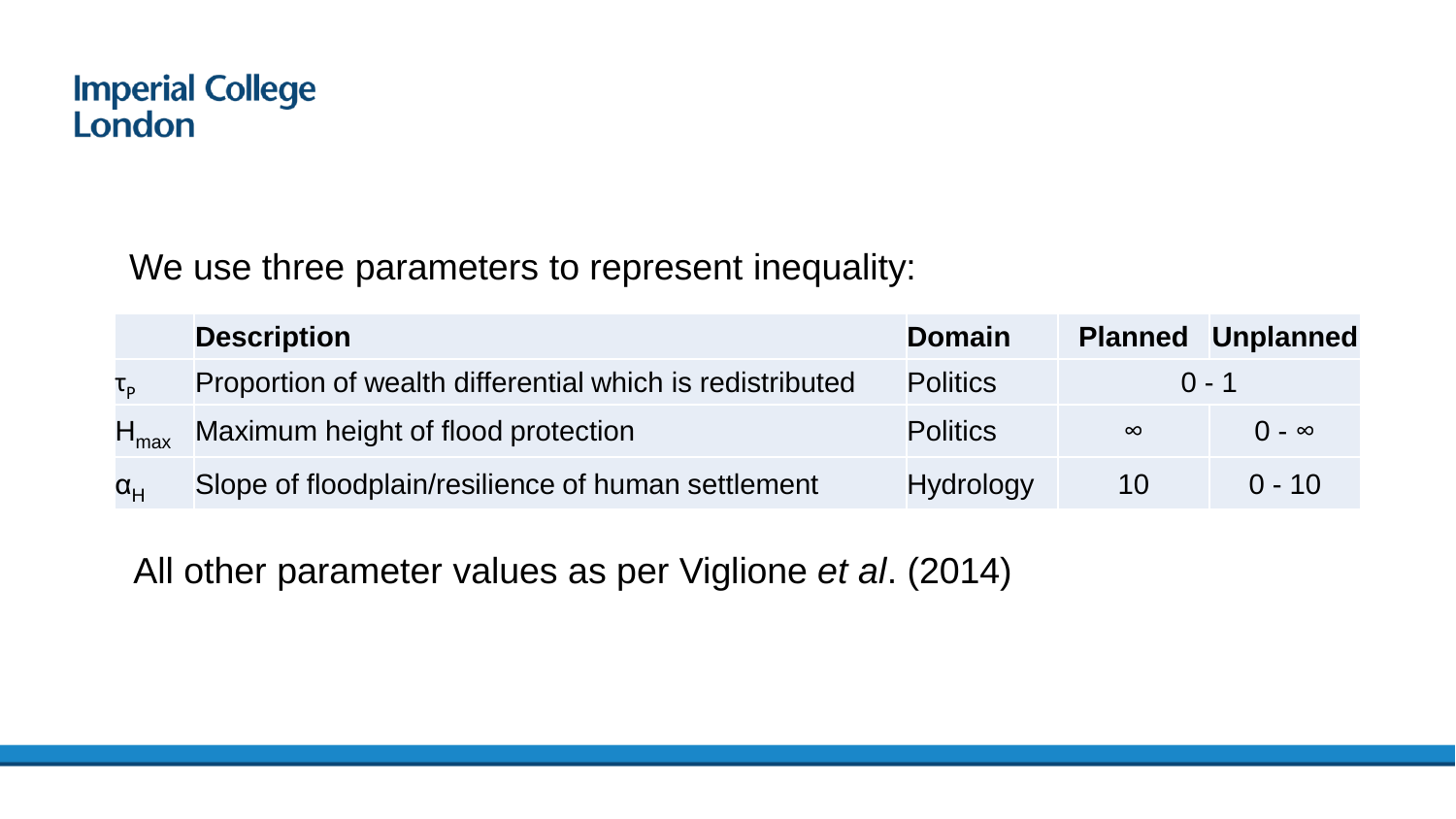Scenario 1: Cheap protection

|                  | Planned                                                     | Unplanned |  |
|------------------|-------------------------------------------------------------|-----------|--|
| τ <sub>ρ</sub>   | $\{0, 0.05, 0.5, 1\}$                                       |           |  |
| $H_{\text{max}}$ | $\{(\infty, 0), (\infty, 1), (\infty, 1), (\infty, 2.5)\}\$ |           |  |
| YE               | $5 \cdot 10^{-3}$                                           |           |  |
| $\alpha_H$       | 10                                                          |           |  |

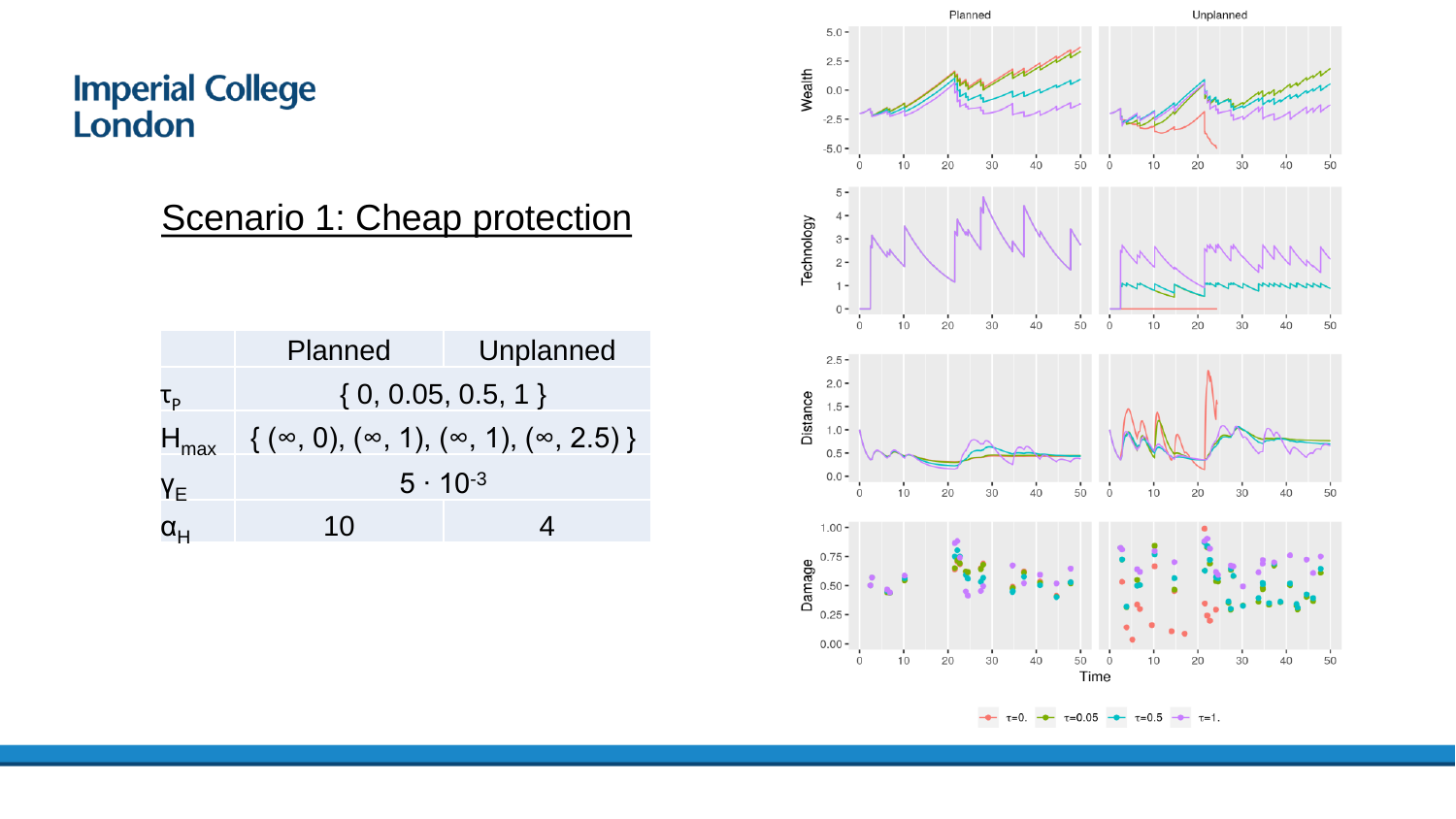Scenario 2: Expensive protection

|                                         | <b>Planned</b>                                              | Unplanned |  |
|-----------------------------------------|-------------------------------------------------------------|-----------|--|
| $\mathsf{T}_{\mathsf{p}}$               | $\{0, 0.05, 0.5, 1\}$                                       |           |  |
| $H_{\text{max}}$                        | $\{(\infty, 0), (\infty, 1), (\infty, 1), (\infty, 2.5)\}\$ |           |  |
| YE                                      | 0.1                                                         |           |  |
| $\alpha_{\scriptscriptstyle\mathsf{H}}$ | 10                                                          |           |  |

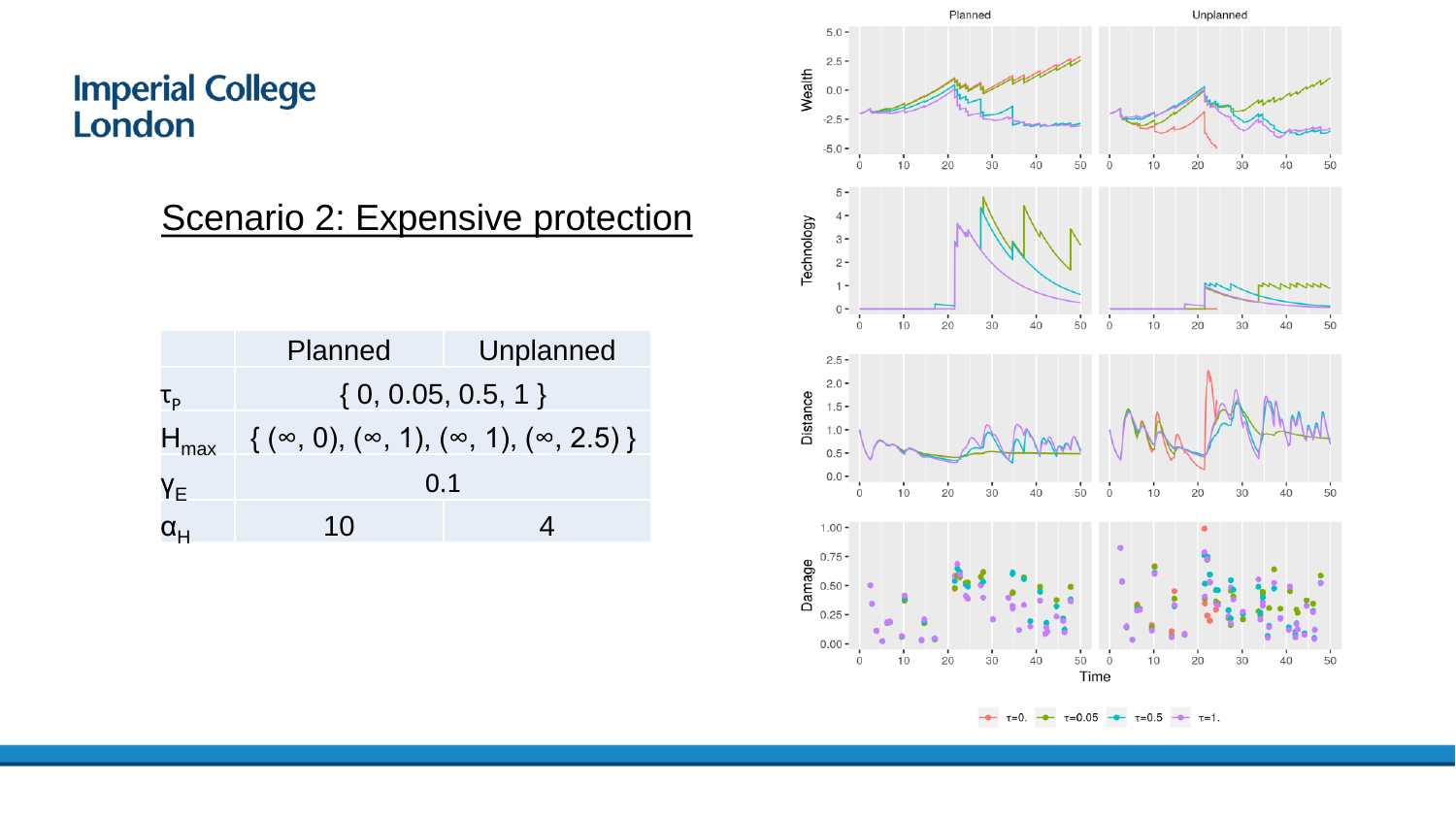#### Scenario 3: Prohibitively expensive protection

|                  | Planned                                                     | Unplanned |  |  |
|------------------|-------------------------------------------------------------|-----------|--|--|
| τ <sub>ρ</sub>   | $\{0, 0.05, 0.5, 1\}$                                       |           |  |  |
| $H_{\sf max}$    | $\{(\infty, 0), (\infty, 1), (\infty, 1), (\infty, 2.5)\}\$ |           |  |  |
| YE               | $\infty$                                                    |           |  |  |
| $\alpha_{\rm H}$ | 10                                                          |           |  |  |

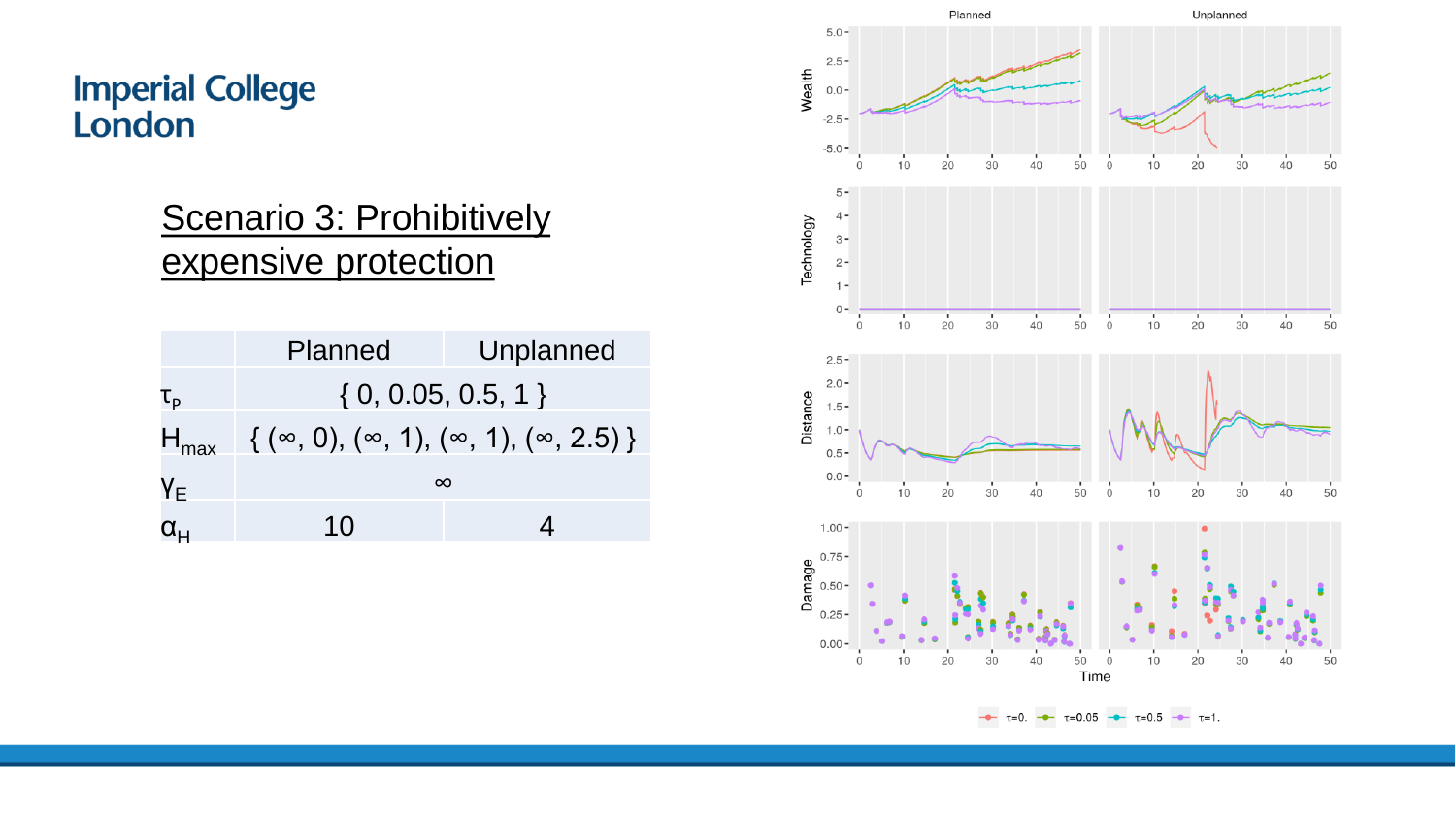### **Conclusion**

- Under scenarios of no wealth redistribution, the unplanned settlement fails before the end of the simulation
- The model is sensitive to the redistribution parameter  $(\tau_{p})$ , highlighting the challenge of selecting an appropriate level of taxation to raise living standards while encouraging economic growth
- Community-driven, sub-optimal flood protection measures (i.e. installing protection which is lower than the previous flood depth) may produce an effect similar to the adaptation effect
- Policies to reduce flood risk must tackle the structural inequalities which contribute to the exposure and vulnerability of inhabitants